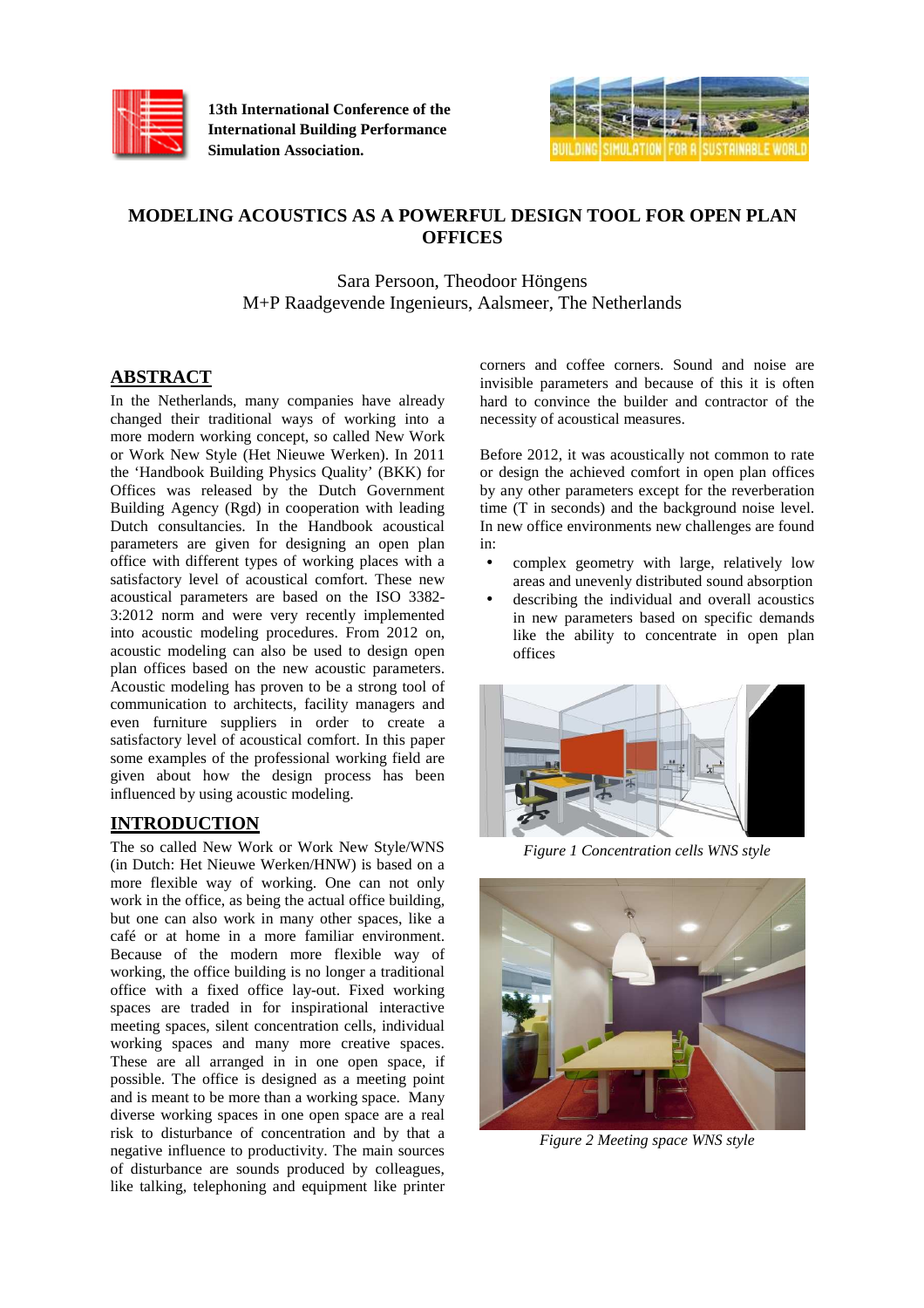Acoustic modeling was not only found to be a very practical and powerful tool for these two reasons, also modeling acoustical sanctions can be varied in several parameters like different types of measures, the amount of absorption materials and differences can be easily evaluated and discussed thanks to the visual graphics.

To give an insight in the acoustic quality of the personal and overall environment, acoustic comfort can be rated and evaluated based on acoustic modeling. In this paper several cases are presented from practical experience.

# **LEVELS OF CHANGE**

The changes happening in the office environment are a result of changes happening on *macro level, meso level* and *micro level.* 

Governmental agencies and many large companies aim on *macro level* at higher goals like reducing the building costs by increasing the levels of occupation in the office. Because of the more flexible ways of working, a proper technical network is, of course, needed and provided. These new tendencies on macro level are, fortunately, nowadays supported by new regulations and norms. On a meso level a better acoustic comfort can be achieved e.g. by soundscaping the open plan office. For example different sound zones can be created based on the needed levels of interaction and concentration. This can result in a particularly noisy zone on side of the building changing gradually into more silent zones at the other side of the building.

On *meso level* agencies and companies can decide to follow the trend of WNS working. This means flexible working stations are needed in great diversity like meeting spaces, silent cells and standard individual working spaces. Often a 'clean desk policy' is combined with the introduction of WNS working, including personal lockers and collective waste bins. This changes the logistical routing in a building. In some cases necessary adjustments can be made in existing buildings, in other cases the existing building no longer 'meets the need'. This means redesigning existing buildings or, even more drastically, designing and building completely new buildings according to the companies wishes in WNS style.

At last, on *micro level*, individual working spots need to be part of an attractive and inspirational working environment in which sufficient acoustic comfort is offered. At this level of design, acoustical measures like the choice of materials for walls and ceilings walls and ceilings, interior elements like floor covering, chairs, tables, screens, closets and room dividers are good options.

## **ACOUSTICS AND MODELING**

For simple, diffuse rooms, the reverberation time can be easily calculated using Sabine's formula based on the total volume and the total absorption. In new office environments with its large, relatively low areas and unevenly distributed sound absorption this formula is not applicable. However, the formula can be used for a quick first impression.

The norm NEN-12354-6 (annex D) provides a more advanced method for calculating the reverberation time in non-diffuse rooms with unevenly distributed sound absorption. With this method the reverberation time T first can be calculated in three dimensions  $T_x$ ,  $T_y$ ,  $T_z$  and subsequently converted into one value T. This method only works for a simple shoebox-shaped room. For rooms with a more complex geometry or sound blocking interior elements, like closets or room dividers, this method is also able to give a realistic prediction of the acoustics.

The ISO 3382-3:2012 norm provides some newly introduced parameters, like the distraction distance  $r<sub>D</sub>$ , privacy distance  $r<sub>P</sub>$  and the spatial decay rate of speech  $D_{2S}$  in order to achieve some kind of rating for the acoustic comfort in open plan offices.

The Dutch Handbook Building Physics Quality for Offices (BKK), released in 2011, already contained some of these new parameters based on the draft norm ISO 3382-3:2009 and is already used as such.

Because of the more complex need in formulas and geometry more advanced formulas or computational models are needed. The modern ray-tracing computer model is able to calculate the new acoustic parameters for the complex geometry of an open plan office. An acoustic model based on ray-tracing is a model with a closed volume based on the geometry points of the space or room, surfaces and surface properties like absorption, reflection and diffusion. Within this volume sound waves are being propagated as rays coming from a sound source and reflected against the surfaces according to their surface characteristics. The path of the waves is calculated based on ray-tracing for simulating the interior acoustics. In the better ray-tracing models, wave propagation is tackled with advanced algorithms mostly for the first reflections. These calculations result in graphics which can be of great use to improve communication between acoustic advisors and architects, facility managers and even furniture suppliers.

The new acoustical parameters based on the norm ISO 3382-3:2012 for measuring room acoustics in open plan offices were recently implemented, not only as measurement parameters, but also as calculation and prediction parameters in acoustic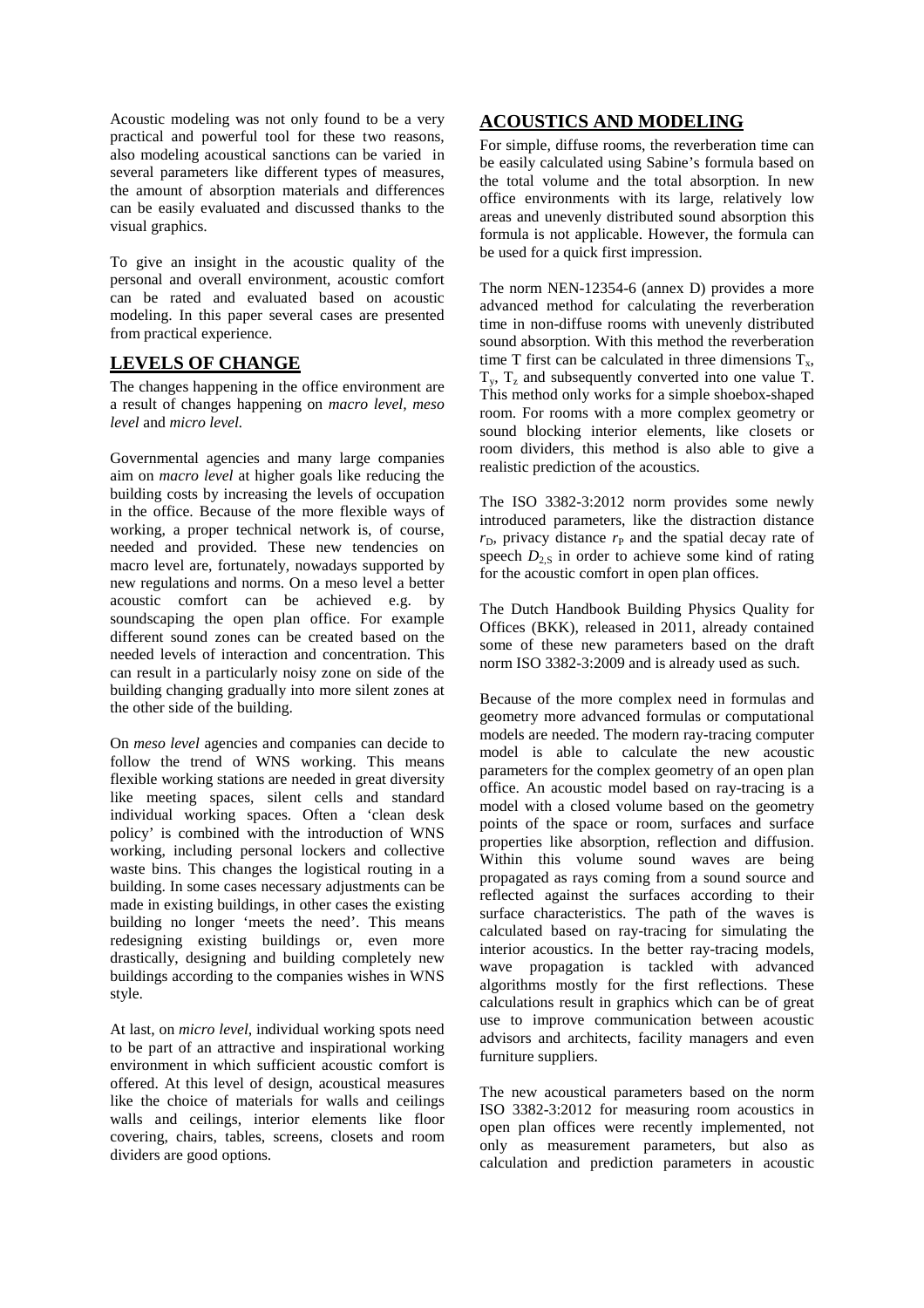modeling programs like *CATT-acoustic* and *ODEON*. These modeling programs are based on ray-tracing.

### **Parameters and target values**

In acoustic modeling the following parameters can be used with given target values.

The *reverberation time* T in an open plan office should not exceed 0,5 seconds. This value relates to furnished open plan office spaces.

The distraction distance and privacy distance are based on the *speech transmission index* STI. The STI index represents the transmission quality of speech with respect to intelligibility. In a conference setting a high level of intelligibility is good, in an open plan office a high level of intelligibility is undesirable. Cognitively demanding tasks are carried out with a higher error rate (41%) during exposure to intelligible speech in contrast to exposure to a normal error rate (4%) in perfect silence (Hongisto, 2005). Therefore the STI index is used to support the acoustic design.



*Figure 3 Distraction distance r<sub>D</sub> and privacy distance r<sup>P</sup>*

The *distraction distance* is the distance from a speaker where the STI falls below 0,50. Above this distraction distance concentration and privacy start to improve rapidly. The *privacy distance* is the distance from speaker where the STI falls below 0,20. Above the privacy distance, concentration and privacy are experienced very much the same as between separate office rooms. STI values less than 0,20 are difficult to achieve in open plan offices because of the openness. In figure 3 the principle of distraction distance and privacy distance are illustrated schematically, where red is the zone of 'high distraction', yellow the zone where concentration and privacy start to improve rapidly and green the zone where concentration and privacy are experienced very much the same as privacy between separate office rooms.

The *spatial decay rate of speech*  $D_{2,S}$  defines the decay of A-weighted sound pressure level of speech

per distance doubling. This distance reduction does not include the background noise level, in contrast to the STI index. Without screens or room divisions, a spatial decay of 3 to 5 dB is attainable in an open plan office. Up to 11 dB can be achieved with large screens or room divisions.

## **SIMULATION AND EXPERIMENT**

Modeling turned out to be a powerful design tool in designing and decision making. As mentioned earlier, sound and noise are invisible parameters. This makes it hard to point out a certain level of acoustical comfort to a contractor, designer or facility manager. In modeling a great advantage is created by connecting graphics and colors with abstract acoustical parameters. For example, the color red stands for danger and a non-acceptable acoustical environment, where the color green expresses a silent and acceptable environment enabling high levels of concentration. Color is a strong communication tool for explaining levels of quality. For three different cases, the impact of modeling in the design process is illustrated: the design of a completely new building, the design of a completely new interior in an existing building and the design of changed elements for an existing interior in an existing building.



*Figure 4 Distraction distance rD (yellow to orange) and privacy distance rP (light green to green)* 

### **First case: Design new building town hall**

A couple of years ago, a new town hall was designed for a Dutch city with up to 40,000 inhabitants. The traditional individual offices of the old town hall were traded in for flexible working spaces in an open plan office according to the WNS. A great diversity of working space was created within a distance of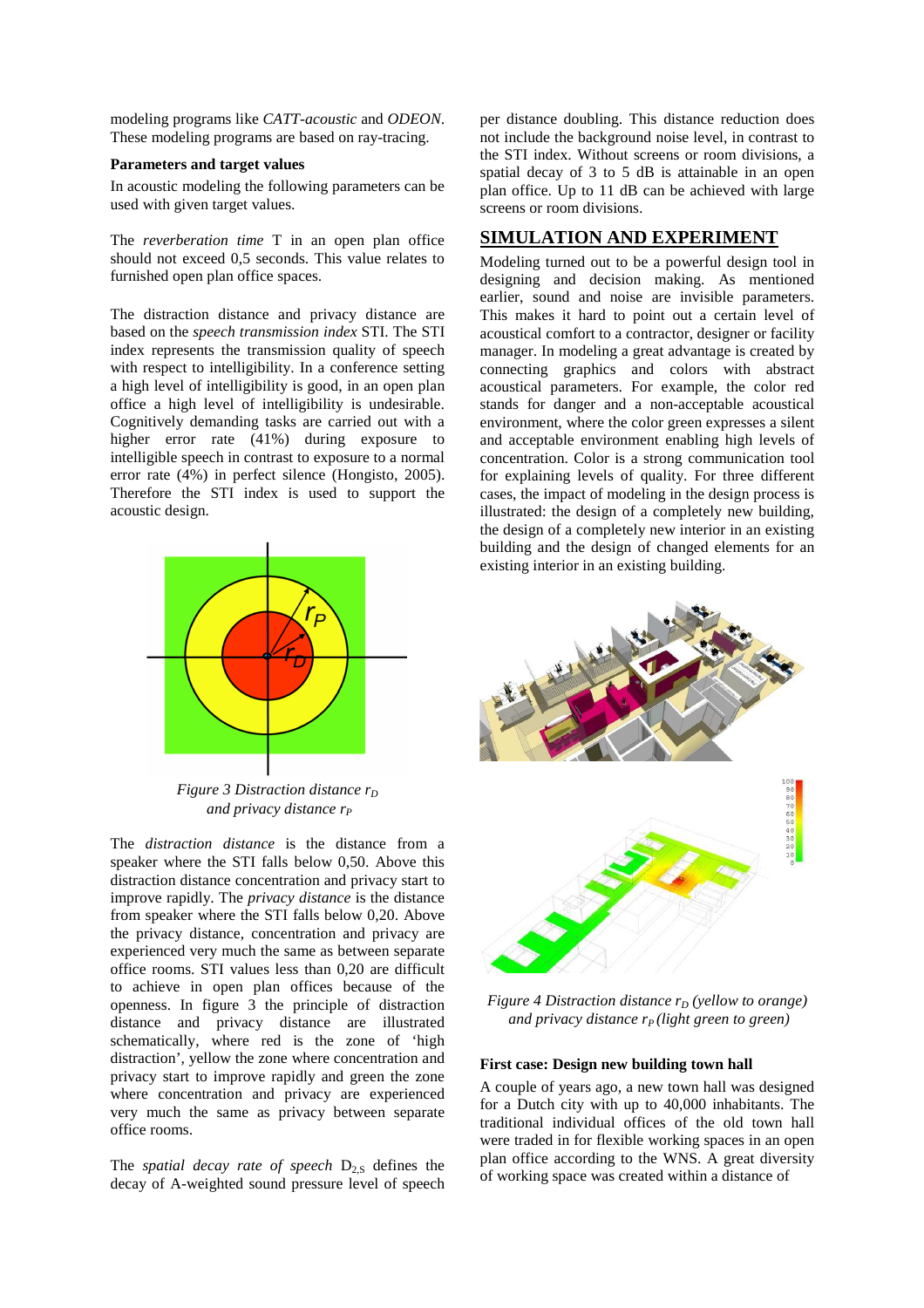

*Figure 5 (re)designing office lay-out* 

about 10 to 15 meters. With the help of a computer model (figure 4) the sound of a human voice was shown to be of great impact within a reach of at least 10 to 15 meters. The distance of impact, being the *distraction distance*  $r<sub>D</sub>$ , turned out to be in the same range as de distance of functional diversity. This means the wishes for diversity of functions were not achievable in terms of acoustical comfort.

Together with the architect, the organization advisor and the facility manager a new lay-out of the office floor was designed. The office lay-out was redesigned in a soundscape with louder noise zones and more silent zones. The most noisy functions like meeting rooms and the most silent functions like so called concentration cells were used as isolators in between zones. In figure 5 the 'before' and 'after' office lay-out is shown, where the upper part shows the 'before' and the lower part shows the 'after'. Nowadays the town hall is in use as a successful implementation of the WNS.

### **Second case: Designing new interior housing for existing building**

Very recently a governmental organization selected a new strategic accommodation for their existing organization in an existing building. In an existing building many choices have already been made. This includes the construction lay-out, the air climate system and the acoustical quality of floors, ceilings, walls and the façade. In order to see if there were any possibilities for the new WNS application many measurements were taken. In the empty office the *spatial decay rate of speech*  $D_{2,S}$  was measured to be about 4 dB as shown in figure 6. This meant the acoustic quality, based on the existing ceiling and façade, was a good start for adding interior elements to further improve the acoustic environment.

In the empty building one acoustic compartment was made as a real time mock-up as shown in figure 7. In

this mock-up the effect of variable amounts and types of absorbing surface was tested. Based on measurements of the *reverberation time* T, the optimal proportion of acoustic material to air volume in the mock-up compartment was determined.



*Figure 6a Measurement D<sub>12S</sub> in existing building* 



*Figure 6b Measurement D<sub>12</sub>s in existing building*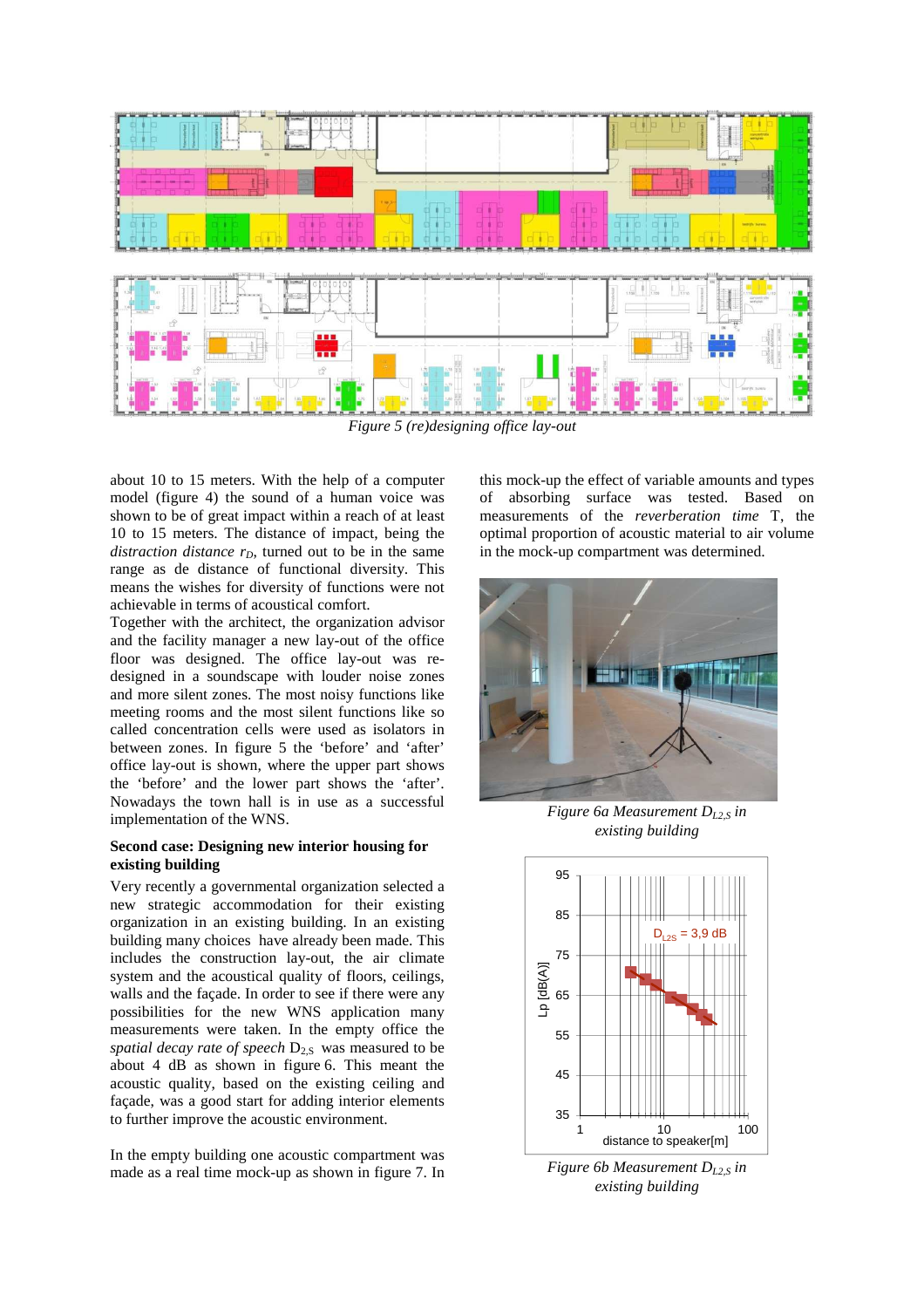

*Figure 7 Mock-up measurements*

#### **Acoustic modeling**

A model of a larger part of the office plan was made based on the results of the mock-up measurements, which specified the amount of acoustic materials needed. The office plan is shown in figure 8a, the acoustic model in figure 8b. Per sub-compartment the *reverberation time* T was calculated for specific source and receiver combinations. A subcompartment is defined as one acoustic environment when situated between walls and high room dividers. The calculation results for one of the source and receiver combinations is shown in figure 9.



*Figure 8a Open plan office lay-out* 



*Figure 8b Acoustic modelling open plan office with acoustic absorbing panels (black surfaces)* 



*Figure 9 Calculating average reverberation time (upper-line/green line) designing absorbing panels* 

The upper-line in figure 9 shows the calculated *reverberation time* T to be 0,53 seconds. With this calculation results, the maximum target of a *reverberation time* T of 0,5 seconds is met.

#### **Added value acoustic ray-tracing model**

Figure 9 shows the difference between the simple calculation method based on the formula of Sabine and the more complex calculation method of raytracing used in this acoustic modeling. In this situation the calculated average *reverberation time* T based on Sabine's formula is about 50% (0,25 seconds) of the actual predicted *reverberation time* T (0,53 seconds). The difference in outcome pleads strongly for using the more complex calculation method of an acoustic model based on ray-tracing instead of using the more simple formula of Sabine.

### **Third case: Making changes in existing interior design**

In another building, also owned by Dutch government, an acoustical problem was detected when clustering 16 working spaces together in one open office space. A clustering of this many working spaces creates a really noisy environment, which makes carrying out complex intellectual tasks nearly impossible. Acoustic modeling was used to show the impact of the application of acoustical measures in this space as shown in figure 10a and 10b, where figure 10a shows the 'before' and 10b the 'after' situation.

One of the acoustic measures meant placing room dividers in between working spaces (limited to 8 persons). These dividers are glass panels with acoustic absorbers at both ends. Another acoustic (and social) measure was turning the interactive lounge benches away from the working spots as seen at the right side of figures 4 and 5. Because of the acoustical measures, a STI-value of 0,50 or lower can be achieved in between the working compartments, which corresponds to the *distraction distance*  $r_D$ . By reaching a low STI-value in this particular situation, a large improvement of acoustic conditions was reached. The chance of carrying out complex intellectual activities associated with a 'normal' office job was greatly improved.